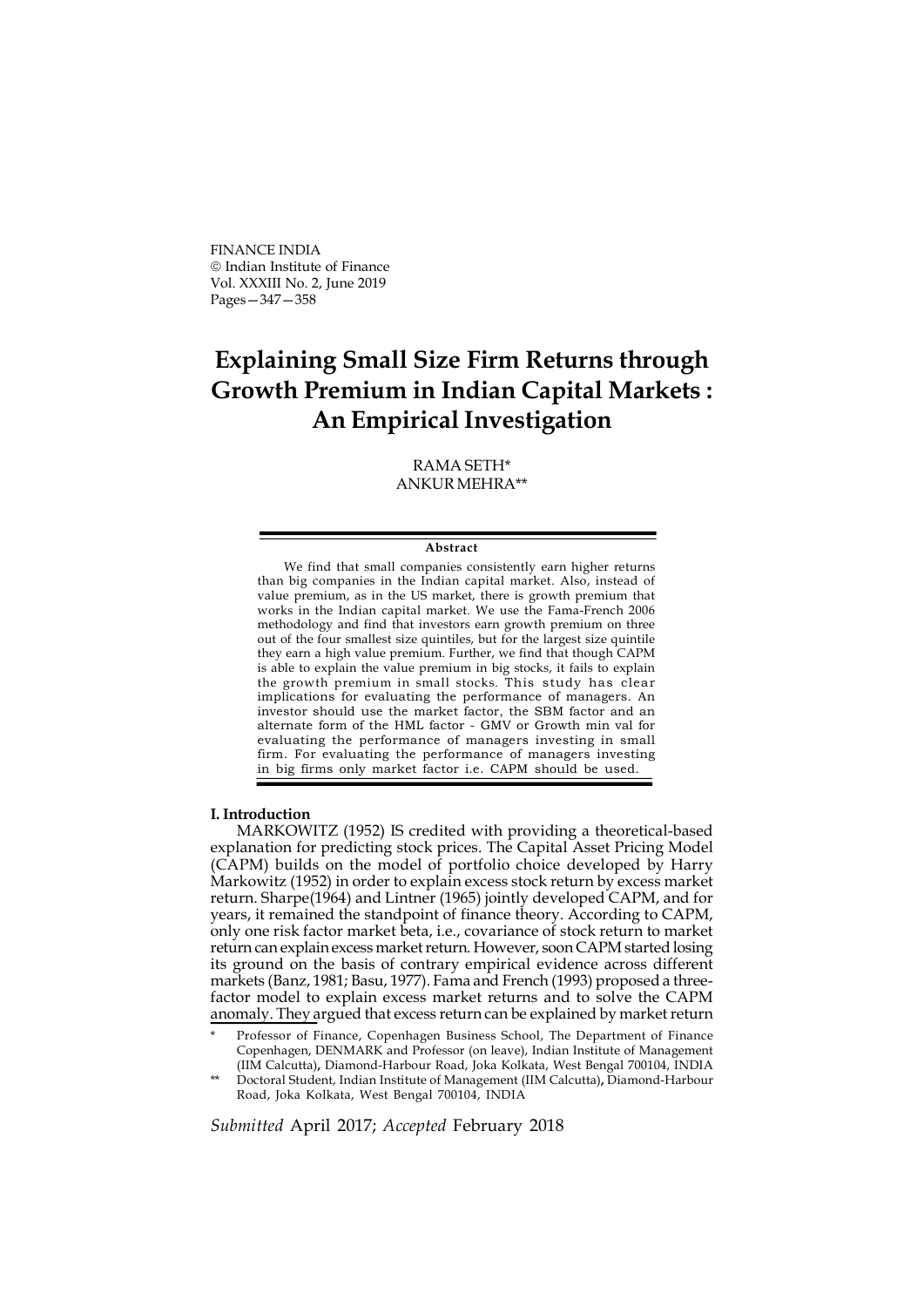### V. Conclusion

We conclude that small firms consistently earn higher returns than big firms in the Indian capital market. By investing in small firms, an investor can also expect to earn a growth premium,but by investing in big firms the investor can only expect a value premium. This study has clear implications for evaluating the performance of managers. An investor should use the market factor, the SMB factor, and an alternate form of the HML factor - GMV or Growth minus Value for evaluating the performance of managers investing in small firms. For evaluating the performance of managers investing in big firms, only the market factor, i.e., CAPM should be used.

## References

Aksu, M.H. and T. Onder, (2000), "The size and book-to-market effects and their role as risk proxies in the Istanbul Stock Exchange", European Financial Management 2000 Annual Meeting, EFMA, Norfolk, VA, January 2003, pp. 1-46.

Bahl, B., (2006), "Testing the Fama and French Three-Factor Model and Its Variants for the Indian Stock Returns", SSRN Electronic Journal, August 2006

Banz, R.W., (1981), "The relationship between return and market value of common stocks", Journal of Financial Economics, Vol. 9, pp.3-81.

Basu, S., (1983), "The relationship between earnings yield, market value, and return for NYSE common stocks: Further evidence", Journal of Financial Economics Vol. 12, pp. 129-156.

Bhandari, L.C., (1983), "Debt,equity ratio and expected common stock returns: Empirical evidence", Journal of Finance, Vol. 43, pp. 507-528.

Breeden, D.T., M.R. Gibbons and R.H. Litzenberger,(1989), "Empirical tests of the consumption-oriented CAPM", Journal of Finance, Vol. 44, pp. 231-262.

Bundoo, S.K., (2008), "An Augmented Fama and French Three-Factor Model: New Evidence from An Emerging Stock Market", Applied Economics Letters, Vol. 15, No. 15, pp. 1213-1218.

Connor, G. and S. Sehgal, (2003), "Test of the Fama and French Model in India", Decision, Vol. 30, No. 2, pp. 1-19.

Daniel, K. and S. Titman, (1997), "Evidence on the characteristics of crosssection variation in stock return", Journal of Finance, Vol. 52, pp. 1-37.

Davis, J., E. Fama and K. French, (2000), Characteristics, co-variances and average return: 1929 to 1997, Journal of Finance,Vol. 55. No. 1, pp. 389-406.

Eraslana, V. (2013), "Fama and French Three-Factor Model: Evidence from Istanbul Stock Exchange", Business and Economics Research Journal, Vol. 4, pp. 11-22.

Fama, E.F.and J.D. MacBeth, (1973), "Risk, Return and Equilibrium: Empirical Tests", Journal of Political Economy, Vol. 81, No. 3, pp. 607-636.

#### © Indian Institute of Finance